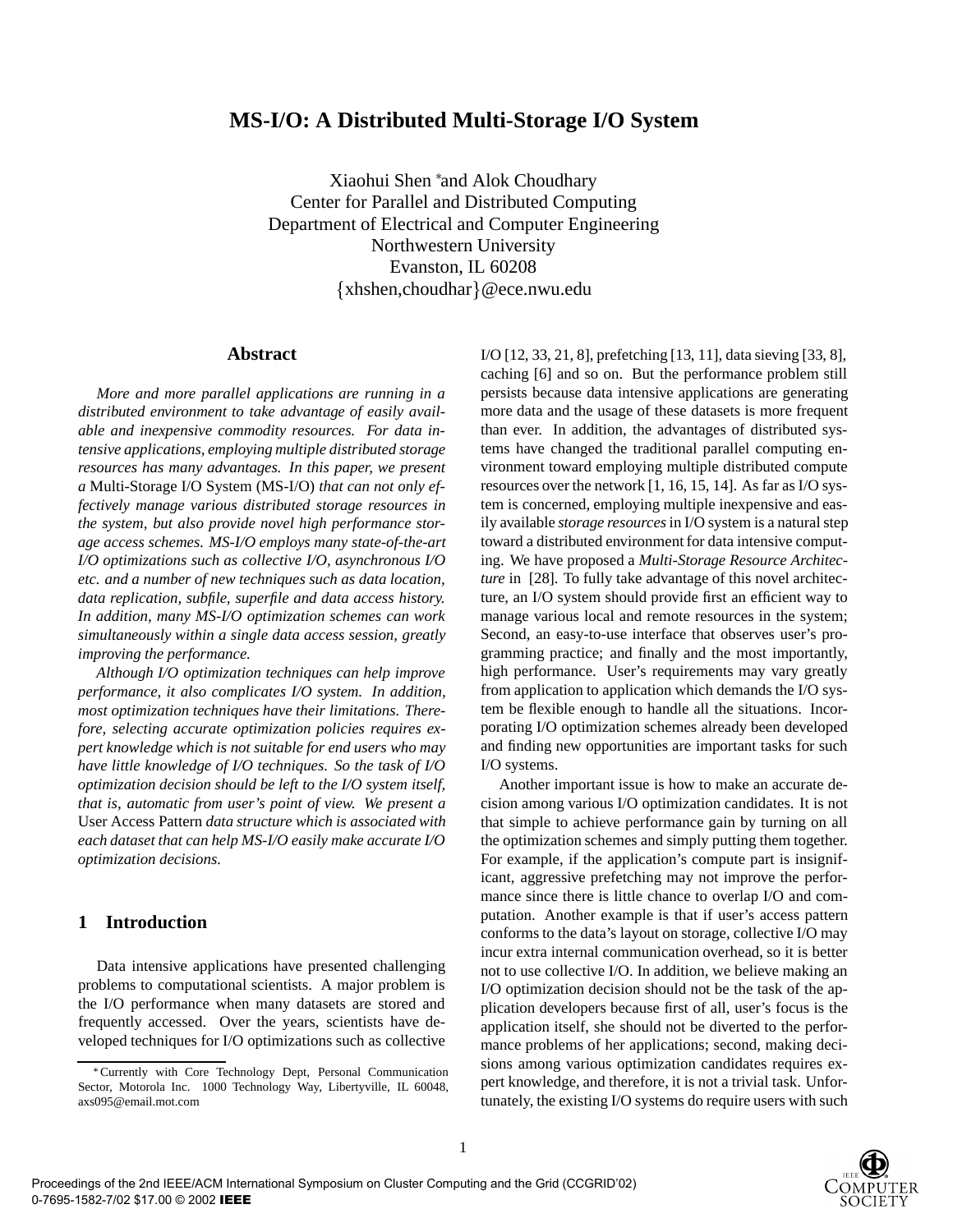kind of expertise. For instance, the MPI-IO [33, 32] provides more than 30 I/O functions, how to choose a suitable function among them is not an easy task. Therefore, the decision of I/O optimizations should be left to the I/O system itself. On the other hand, the user has the best knowledge of how her dataset will be stored and accessed, so user's involvement in decision making is very important. The key here is that user's involvement should be high-level, concerning no underlying optimization techniques and specific I/O functions.

Embarking on the ambitious goals stated above, we make the following contributions in this paper:

- Present a*Multi-Storage I/O System* (MS-I/O) architecture in a multiple storage resource environment.
- Present MS-I/O API and its meta-data management mechanisms.
- Present a *User Access Pattern* structure to help MS-I/O automatically make accurate I/O optimization decisions.

The remainder of the paper is organized as follows. In Section 2 we introduce the system architecture of our Multi-Storage I/O system. We first present the reasons for incorporating multiple storage resources in I/O system, followed by describing each component of MS-I/O architecture. In Section 3 we introduce the database tables which is one of important parts in MS-I/O and user programming interface. In Section 4 we present the *user access pattern* structure and various optimization candidates. How these optimizations are selected according to user's access pattern are also presented. The performance numbers are presented in Section 5. We first introduce our experimental environment, followed by experiment results for a number of experiments. In Section 6, the related work is presented. Finally we conclude the paper in Section 7.

## **2 System Architecture of MS-I/O**

## **2.1 Advantages of Multiple Storage Resource Architecture**

In a traditional computing environment, the compute resource is tightly coupled with local file systems, i.e. using local disks as data storage. As data intensive applications, especially large-scale scientific applications may have very large storage space requirement, people have to employ large storage system such as tertiary storage systems (HPSS[11, 18], UniTree[35]) and large database systems (Oracle). In addition, these large storage resources may no long tightly coupled with local compute resource:

they could be distributed over wide area network. A major concern of accessing these storage resources is performance. I/O (remote I/O) evaluation and optimizations are more important than ever in such an environment. Both traditional I/O optimizations and new I/O techniques should be employed. We have built a run-time library (SRB-OL)[29] that provides a variety of state-of-the-art optimizations for tertiary storage access (HPSS). Although these optimizations can significantly improve the performance compared to naive approaches, further improvement is impeded by the physical nature of storage media. For example, the tape system such as HPSS requires a minimum of 20 to 40 seconds to be ready to move the data and data transfer rate is very slow compared to disks. The popular I/O optimizations such as collective I/O, data sieving and so on can not eliminate this overhead when the data resides on tapes. In general, the remote large storage archival systems suffer from large data access latency, while, on the other hand, the local fast storage systems suffer from limited storage capacity. So the users have to satisfy the capacity requirement at the cost of loss of performance requirement. We think this dilemma is rooted in the traditional *single storage resource architecture*. In this architecture, the application has only one storage resource available for storing user's data. The performance improvement would saturate even if many state-of-the-art optimizations are applied. We believe incorporating multiple storage resources in an I/O system is a promising solution to address the tough performance problems discussed above. We proposed a *Multi-Strorage Resource Architecture* in [28] to tackle this problem. The main advantages of this architecture are:

- First of all, it increases the logical storage capacity of the system.
- Second, *multi-storage resource system* provides a more flexible and reliable computing environment.
- Finally, as far as the performance is concerned, a *multistorage resource system* can provide new opportunities for further performance improvement.

## **2.2 MS-I/O Architecture**

The main task to exploit multiple storage resources discussed previously is to build a *Multi-Storage I/O system* (MS-I/O). This I/O system should provide an easy-to-use and uniform user interface, as well as storage selection transparency. The design and implementation of our Multi-Storage I/O system observe these requirements. Figure 1 shows the architecture of Multi-Storage I/O system. On the top is the user application. At the bottom are various storage resources such as local disks, remote disks, remote tapes and so on. MS I/O, which sits between user application and

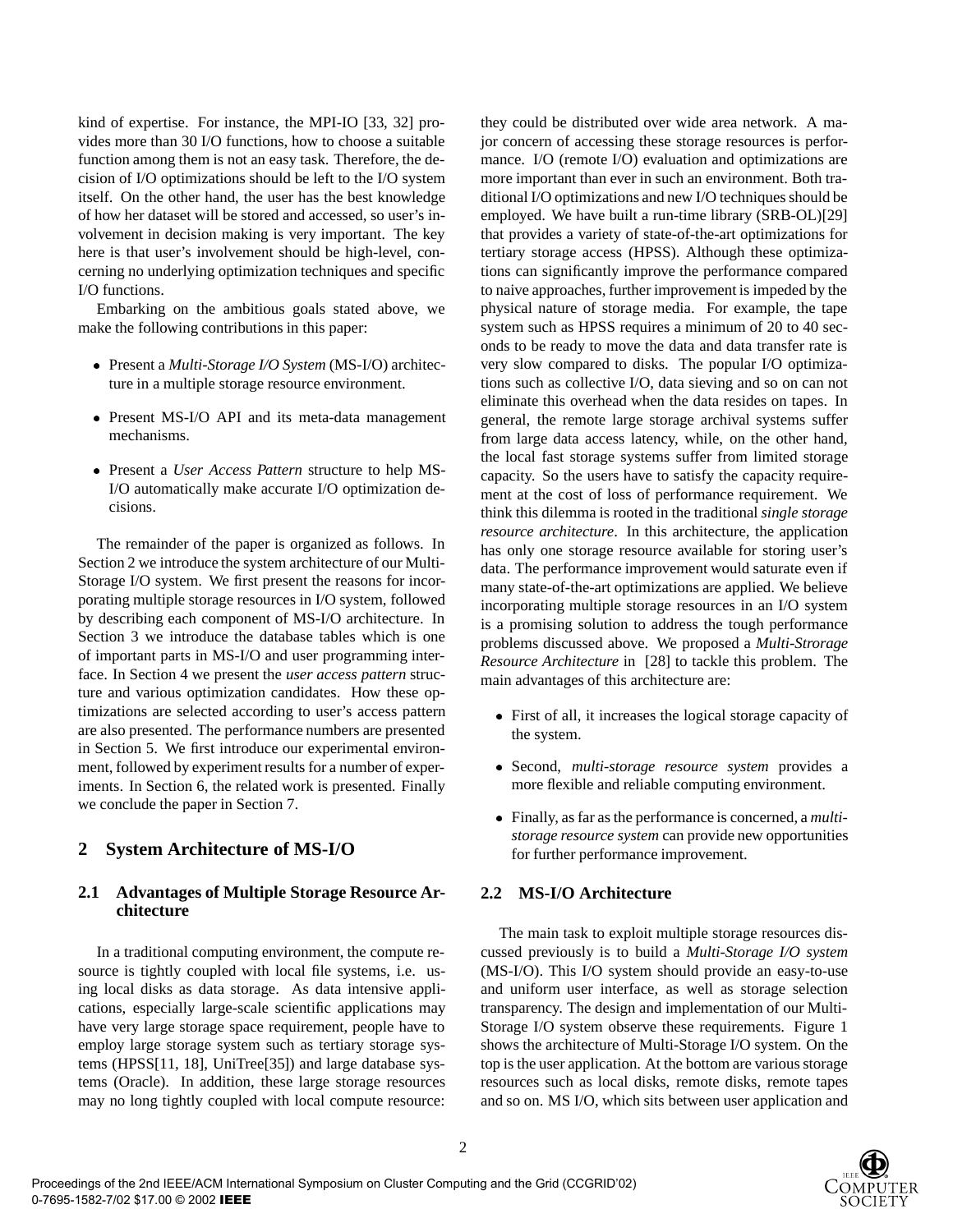

**Figure 1. Architecture of MS-I/O.**



**Figure 2. A typical MS-I/O flow.**

storage resources, is a middleware that optimizes the data flow between user application and storage resources. MS-I/O consists of four components: Basic I/O routines, Optimization Candidates, Databases and Optimization Decision Maker. The functions of these components are described as follows.

- **(1) Basic I/O routines** It provides basic and native I/O interfaces to various storages. For example, the I/O interface to local disks is usually UNIX I/O routines, access to the remote disks is via Storage Resource Broker (SRB) [4, 3]. For the remote tape systems such as HPSS, the interface could be HPSS API or SRB. These native interfaces to storage access are not optimized for parallel and distributed data access.
- **(2) Optimization Candidates** This layer provides many state-of-the-art optimization schemes including new techniques we developed recently. These optimizations include collective I/O, prefetching, subfile, superfile, asynchronous I/O, data location selection, data replication, data access history and so on. One or

several schemes together can be applied to a data access. The decision is made by Optimization Decision Maker.

- **(3) Optimization Decision Maker (ODM)** The task of decision maker is to make decisions on which optimization candidate/candidates should be utilized for a data access. It is possible that multiple optimization schemes can be applied simultaneously to a single data access. The decision correctness is important since a wrong decision may actually hurt the performance. To make an accurate decision, ODM needs more information about user's usage of her datasets. These information could come from two sources in our MS-I/O: (1) user's access pattern (Section 4) which describes data's current and future usage, and (2) database which keeps the data's access history. Knowing the past, present and future of a data's access, MS-IO is able to make I/O optimization decision accurately and automatically. While in other I/O systems, the user has to deal with optimization manually. This not only adds extra burden to the user and even worse, user's decision may not be accurate due to lack of knowledge.
- **(4) Databases** Incorporating database in I/O systems has many advantages. First of all, it provides an easy way to use and manage multiple resources in the system. For example, large-scale scientific applications may generate huge number of data files, effectively managing file names and locations are a hard task. By keeping these information in database, the user can simply specify a dataset name which is convenient and natural to her, and let the I/O system searches the database to find file names, locations and paths etc. Second, as far as performance is concerned, database keeps user's data access history and this information can help make an optimization decision.

# **3 Database Tables and MS-I/O Routines**

The main tables in MS-I/O database include run table, shared data attribute table, dataset table, execution table and performance table. Their functions are summarized as follows.

- **Run table** Records basic information of each run of the application. The information includes location (compute) of the experiment, problem size, I/O frequency, date and time when the experiment starts and so forth.
- **Dataset table** Keeps dataset names involved each run. It also has an attribute to store the encoded user access pattern for each dataset.

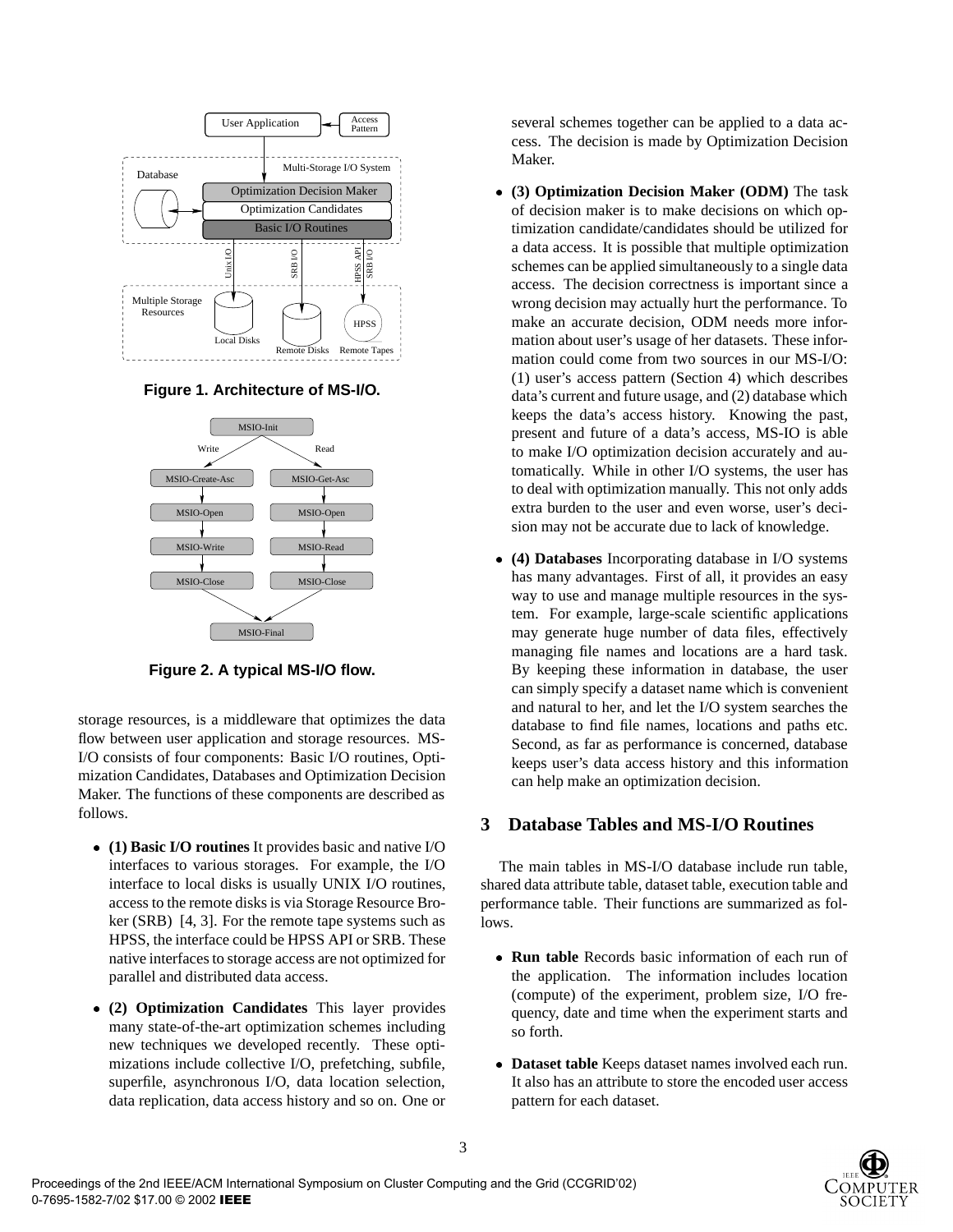- **Shared data attribute table** Keeps shared data attributes for the datasets with the same association. These data attributes include data dimension, data size, I/O mode (read/write), data types and so on.
- **Execution table** Records I/O activities of the experiment. For each I/O activity, records the storage location of the I/O, file name, path, offset, optimization policy used and so on.
- **Performance table** Records the timings of the experiment, including total execution time, total I/O time, total compute time. As we are more interested in the I/O performance, the breakup of the total I/O time according to storage resources is also provided: they are local disk I/O time, remote disk I/O time and remote tape I/O time. So after experiment, the performance statics are automatically been collected. By inspecting the performance table, the user can easily find where the performance bottleneck is.

Figure 2 shows the basic MS-I/O flow. MS-I/O is easy to learn and use because first of all, the design and implementation of MS-I/O observes UNIX programming convention, the user does not need to change her programming practice; second, a MS-I/O routine may involve database access, but it is transparent to the user; finally, it presents users with a uniform interface although various I/O optimization schemes are employed in the system. While in other I/O systems such as MPI-IO, users have to explicitly choose different I/O routines to achieve high performance data access. The functions of MS-I/O routines and their relationship to databases are summarized as follows.

- **(1) MSIO-Init** Initialize the global environment. It also fills out run table when the experiment starts.
- **(2) MSIO-Create-Association** For those datasets sharing the same attributes such as data size, dimension, I/O mode(read/write) and data types etc, create an association id for them, insert a row into shared data attribute table. Meanwhile, records each associated dataset in dataset table.
- **(3) MSIO-Get-Association** Get the shared data attribute information before a read operation.
- **(4) MSIO-Open** Open a MS-I/O object. The optimization decisions are also made here. The decisions include which storage resource should be responsible for the data access, whether collective I/O, asynchronous I/O etc. should be used or not. If the open is for read, the execution table will be consulted to find the file name, path, location and so on.
- **(5) MSIO-Write and MSIO-Read** Perform actual I/O operation to the selected storage resource. Each I/O operation is recorded in the execution table.
- **(6) MSIO-Close** Close the opened MS-I/O object.
- **(7) MSIO-Final** Terminate a MS-I/O session. Put the performance numbers in the performance table.

# **4 User Access Pattern for Optimization Decisions**

#### **4.1 User Access Pattern**

One of major tasks of MS-I/O is to automatically select I/O strategies. On the other hand, user's involvement in decision making is crucial since only the user has the complete picture of how and when her data will be stored and accessed. But user's involvement should be high-level, that is, she only describes the features of her data usage, concerning no low-level details of optimizations.

We developed a data structure called *User Access Pattern* to help users provide data usage hint. The user access pattern is associated with each dataset and is passed to MS-I/O which then makes optimization decisions.

The key for MS-I/O to obtain a better picture of the usage of a dataset is that the user provides the information of her data usage as early as when the data is created. This can help MS-I/O place the data on a better storage and in a better way for future access. So the user access pattern includes access patterns for both write and read operations. Table 1 shows the MS-I/O access pattern and its influence on the optimization decisions.

Note that all the fields in Table 1 are natural to the user: it only concerns the usage of the data, so it does not require users any I/O optimization knowledge. One feature of this write access pattern is that it includes user's future usage information such as when the data will be used (*WhenAccess*), how frequently it will be used (*AccessFrequency*) and how large of it will be used (*FutureReadSize*). Providing this kind of information can greatly help MS-I/O better place the data favoring future usage  $(\text{read})^1$ .

## **4.2 Optimization Decision Making**

The optimization schemes employed by MS-I/O include some new approaches developed in MS-I/O such as data

 $1$ One question may arise for this user access pattern: how to define large, small for data size and frequent or seldom for data use frequency etc. We believe that there should be no absolute values to differentiate them. Just like in natural language, the user decides these values according to her own usage of data. Different users may specify different values even for the same application with the same problem size, but that is fine because the key of these hints is to make 'hot' data on a faster storage no matter what the real size and use frequency are.

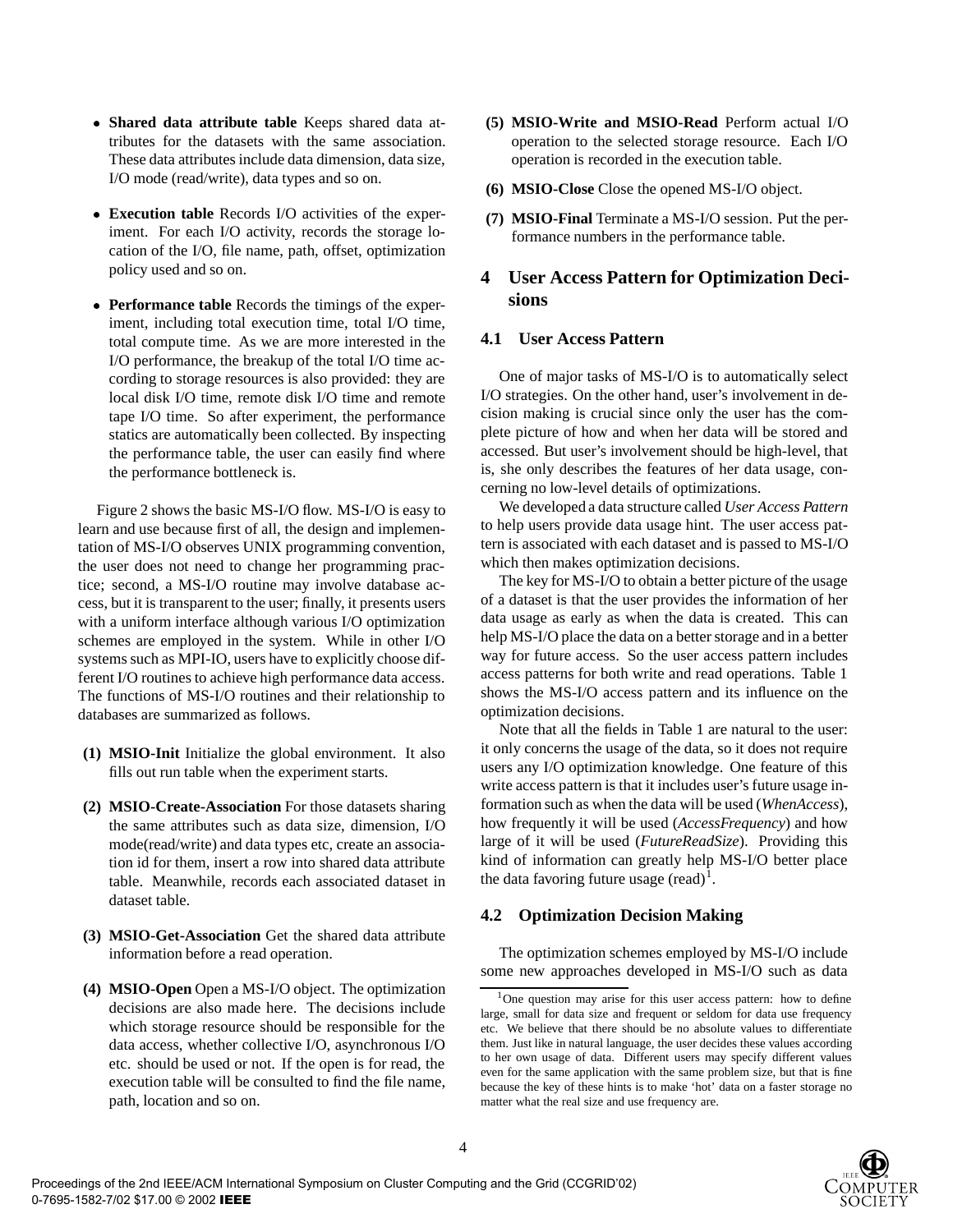| <b>Field</b>       | R/W          | <b>Description</b>                                        | <b>Values</b> | <b>Influence</b>   |
|--------------------|--------------|-----------------------------------------------------------|---------------|--------------------|
| DataPartition      | $R+W$        | How the data is partitioned among processors. A BBB means | BBB. B**      | collective I/O     |
|                    |              | the data is partitioned in a (Block, Block, Block) way    | $BB, B^*$     |                    |
|                    |              | among processors for a three dimensional array.           | etc.          |                    |
| WriteSize          | W            | How large the dataset will be generated.                  | huge, large   | data location,     |
|                    |              |                                                           | medium, small | subfile, superfile |
| WriteSequence      | W            | Whether there are a sequence of data files (time          | yes/no        | superfile,         |
|                    |              | steps) for this dataset will be generated.                |               | asyn $I/O$         |
| WhenAccess         | W            | When this dataset will be used (read).                    | soon, long,   | data location,     |
|                    |              |                                                           | never         | data duplication   |
| AccessFrequency    | $R+W$        | How often this dataset will be accessed.                  | frequent,     | data location      |
|                    |              |                                                           | seldom, never | data duplication   |
| ComputeTime        | $R+W$        | Whether the compute time is a significant part.           | large, small  | asyn I/O           |
| FutureReadSize     | W            | How large of the dataset will be accessed.                | whole/partial | subfile            |
| FutureReadSequence | W            | Will a sequence of data files will be accessed.           | yes/no        | asyn I/O superfile |
| ReadSize           | R            | How large of the dataset will be accessed.                | whole/partial | subfile            |
| ReadSequence       | $\mathbb{R}$ | Will a sequence of data files will be accessed.           | yes/no        | asyn $I/O$         |
|                    |              |                                                           |               | superfile          |
|                    |              |                                                           |               |                    |

**Table 1. User Access Pattern Data Structure for Read and Write Operation.**

**Table 2. Decision Making Strategies.**

| <b>Optimizations</b> | <b>Conditions</b>                |  |  |
|----------------------|----------------------------------|--|--|
| Collective I/O       | $DataPartition \ll\gt; B^{***'}$ |  |  |
| Data Location        | $L = S + W + F$                  |  |  |
| Asynchronous I/O     | $ComputeTime = 'large'$          |  |  |
| Subfile              | $WriteSize = 'huge'$ and         |  |  |
|                      | $FutureReadSize = 'partial'$     |  |  |
| Superfile            | $WriteSize = 'small'$ and        |  |  |
|                      | $WriteSequence = 'yes'$          |  |  |
| Data Replication     | Data Location is 'remote disks'  |  |  |
|                      | or 'remote tapes', and current   |  |  |
|                      | $AccessFrequency = 'frequent'$   |  |  |
| Data Access History  | Depending on access history,     |  |  |
|                      | an optimization may be applied   |  |  |

location, subfile<sup>[25]</sup>, superfile<sup>2</sup> and so on, as well as powerful well-known optimizations such as collective I/O, asynchronous I/O etc. MS-I/O tries to combine multiple I/O optimizations in a single I/O session automatically. In this sub-section, we present how optimization decisions are made by MS-I/O according to user's access patterns.

For most optimization candidates, the decision is straightforward. For example, to decide whether collective I/O should be used, MS-I/O needs only to check whether the data partition is consistent with the data's storage layout: if not, the collective I/O is applied. Table 2 shows the conditions to turn on an optimization candidate. The only complicated decision is from *data location*, which decides a storage resource responsible for storing a dataset, since the decision is influenced by quite a few factors such as  $WriteSize, When Access and Access Frequency, which$ may suggest conflicting results. For example, a small  $WriteSize$  may suggest a local disk; but if it will not be accessed frequently, a remote storage resource such as a remote disk or a remote tape would be more appropriate. To make a reasonable trade-off among conflicting access pattern fields, we developed a linear algorithm by properly assigning positive and negative numbers to access pattern fields. For example, the data location  $L$  can be given by

- 1.  $L = S + W + F$ ;
- 2. *i*  $fL < 0$  then  $L = 0$ ;
- 3.  $if(L > 2)$  and  $(L \leq I_n$  *Infinite*) then  $L = 2$ .

Where the values of  $S$ ,  $W$  and  $F$  are as follows:  $S(WriteSize) = 0$  (small), 1 (medium), 2 (large) or 3 (huge);  $W(WhenAccess) = -1$  (soon), 1 (long), Infinite (never);  $F(AccessFrequency) = -1$  (frequent), 1 (seldom), Infinite (never). So the value of  $L$  can be 0 (local disks), 1 (remote disks), 2 (remote tapes) or Infinite (no storage). The trick of the above algorithm is that we assign negative values to  $S$  and  $F$  when they prefer a fast storage medium. For example, if a dataset is large  $(S = 2)$ , but it will be accessed shortly  $(W = -1)$  and frequently  $(F = -1)$ , then the combined result is  $L =$  $S + W + F = 2 - 1 = 0$ . So a local disk is chosen to place the data. On the other hand, if a dataset is small  $(S = 0)$ , but it will be seldom accessed  $(F = 1)$  and not used recently  $(W = 1)$ , then the remote tape is selected  $(L = S + W + F = 0 + 1 + 1 = 2).$ 

Another significant feature of MS-I/O is that many opti-



 $2$ Due to the relative high overhead of creating/opening files in remote storage systems such as remote disks and remote tapes, they are not suitable for storing large amount of small files typically found in digital library systems. We created *Superfile* concept to handle this type of limitation. The basic idea is that when these small files are created, we transparently concatenate these small files into one large *superfile*. Later on, when the user accesses these small files, the first read call will bring the whole large *superfile* into main memory, so the subsequent read requests to other files can be served directly from main memory, eliminating multiple remote data accesses.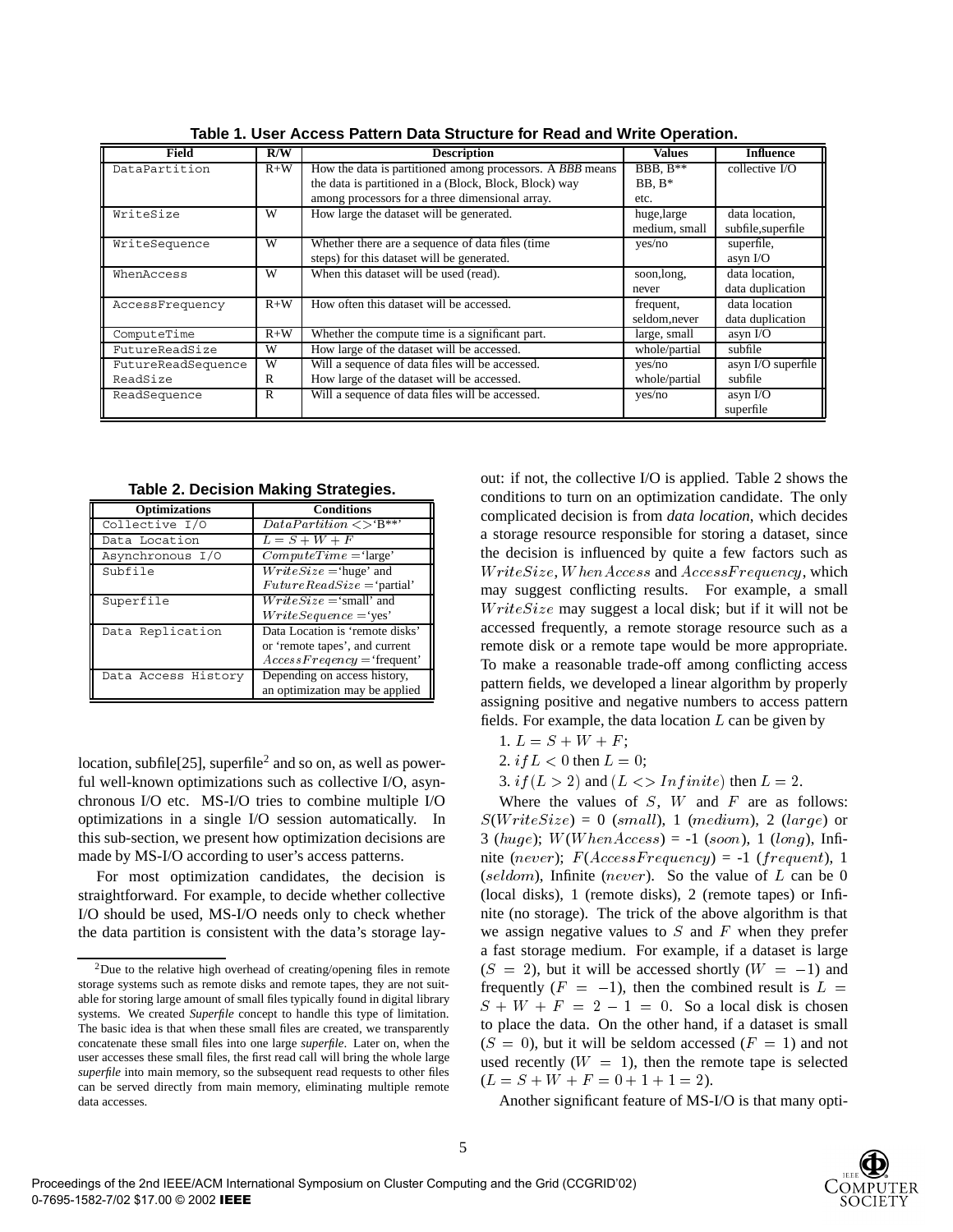mization candidates in MS-I/O can coexist in a single I/O session, so the performance improvement is more significant than using only one single optimization scheme found in many other I/O systems. For example, data location, collective I/O, asynchronous I/O and data replication can cowork in a single I/O access session.

## **5 Performance Evaluation**

In this section, we present performance numbers. We first introduce our experimental environment and applications, followed by experiment results.

#### **5.1 Experimental Environment**

The compute resource is an IBM SP-2 located at Center for Parallel and Distributed Computing (CPDC) of Northwestern University. Each node has 128 MB memory and 2 GB disk. The internal communication bandwidth is 24MB/sec. The storage resources (Figure 1) include:

- **Postgres Database** This database of MS-I/O is installed on a Linux machine at CPDC of Northwestern University.
- **Local Disks** Local disks here refer to the disk storage associated with SP-2. Local disks are the most popular traditional storage resource for saving user's data files. The basic I/O interface to local disks is UNIX I/O routines.
- **Remote Disks** The remote disks in our environment is located at San Diego Supercomputer Center (SDSC). We use SDSC's Storage Resource Broker (SRB) [4, 3] as native interface to remote disks. Compared to local disks, remote disks have both larger storage capacity and data access latency.
- **Remote Tapes** The remote tape system we use in our environment is High Performance Storage System (HPSS) [11]. The remote tapes have very large storage space and we assume it can hold any size of data. But the cost to access tape-resident data is extremely expensive. So it is suitable to store large, permanent and infrequently used data. The native interface to HPSS could be SRB or HPSS internal API, we also use SRB as native interface in this work.

#### **5.2 Applications**

Figure 3 shows our applications and tools which include a data producer and several data consumers. It is a representative of many scientific simulation environment.



**Figure 3. Data Flow of Applications.**

The first application is an astrophysics application called Astro3D or astro3d [23, 34] henceforth<sup>3</sup>. From I/O's point of view, Astro3D is a data producer: it generates three kinds of datasets: one for later possible data analysis which include six datasets (*press, temp, rho, ux, uy* and *uz*); one for visualization which includes seven datasets (*vr-scalar, vr-press, vr-rho, vr-temp, vr-mach, vr-ek* and *vr-logrho*); one for checkpoint which includes six datasets (*restartpress, restart-temp, restart-rho, restart-ux, restart-uy* and *restart-uz*). These datasets may be used by subsequent postprocessing programs. The user can specify in command line the dump frequency of each kind of datasets, total number of iterations (time steps) and problem size (3 dimensional).

The second application is a data analysis program. This application is a data consumer in that it takes one of datasets generated by Astro3D (*press, temp, rho, ux, uy* or *uz*) and calculates the difference between two consecutive time steps. This will show how dataset changes as simulation goes on. The algorithm applied is Maximum Square Error (MSE) between two consecutive time steps.

The third application is a parallel volume rendering code (called Volren henceforth). It generates a 2D image by projection given a 3D input file. This application is both a data consumer and data producer. It takes one of datasets (3 dimensional) generated by Astro3D (*vr-scalar, vr-press, vr-rho, vr-temp, vr-mach, vr-ek* or *vr-logrho*) and then performs parallel volume rendering algorithm and generates a two dimensional image data file for each iteration. This image dataset is then dumped to storage for later usage. As the output (writing 2D image files) is insignificant compared to input (reading 3D dataset), we focus on the input part of I/O, that is, we only view Volren as a data consumer in this paper.

<sup>&</sup>lt;sup>3</sup>Astro3D is a code for scalable parallel architectures to solve the equations of compressible hydrodynamics for a gas in which the thermal conductivity changes as a function of temperature.

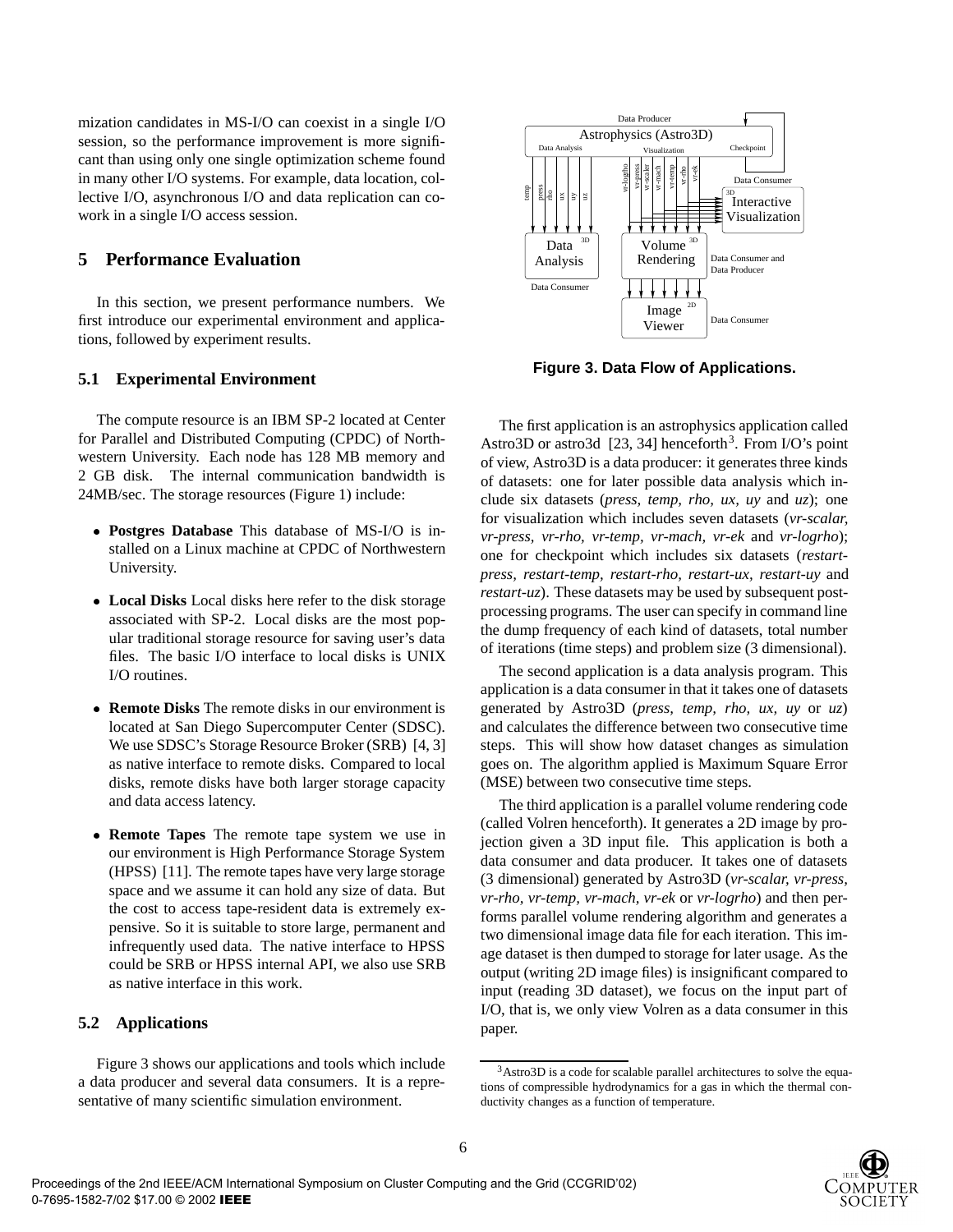## **5.3 Experiments**

- **(1) Data Analysis** Suppose the user conducts an experiment on Astro3d, and then choose a generated dataset to carry out data analysis. In the first case, the user does not provide any access pattern information: this corresponds to the naive I/O systems without any optimizations. So all the datasets are stored on remote tapes. When the user carries out data analysis, the data is read from remote tapes without any optimizations. The total I/O time is show in Figure 4(1). Then, the user realizes that her data is partitioned in (Block, Block, Block), so she adds this information to read access pattern: *DataPartition = 'BBB'* and run data analysis program again. As data is partitioned in (Block, Block, Block), collective I/O is applied by MS-I/O. The performance improvement is significant (Figure 4(2)). Further, if the user knows that one of her datasets will be used soon and its size is large (problem size <sup>1283</sup> ), so she can pass these hints as *WriteSize = 'large'* and *WhenAccess = 'soon'* when it is generated by Astro3d. This write access pattern will suggest the data be placed on remote disks rather than remote tapes. So when the user carries out data analysis, the I/O time is show in Figure 4(3). Again, when collective I/O is also applied by adding *DataPartition = 'BBB'*, the performance is improved dramatically (Figure 4(4)). Finally, if the user knows that she will frequently perform data analysis on the dataset, so she further adds *AccessFrequency = 'frequent'* to the access pattern, then the dataset will be placed on the local disks. The I/O time of data analysis this time would be Figure 4(5) and Figure 4(6) if *DataPartition = 'BBB'* is also provided. We can see that the more access pattern information the user provides, the more performance improvement can be achieved.
- **(2) Volume Rendering** Similar to the last example, our next example is the volume rendering application. The data partition is  $B^{**}$  which conforms the data's layout on storage, so there is no benefit for collective I/O. But the computation is an important part of performance in this example, so the optimization policies include data location and asynchronous I/O. Figure 5 shows the performance numbers. Note that the most significant performance improvement by asynchronous I/O occurs between (3) and (4) on remote disks since the computation time and I/O time are closer than others, so there is more chance to overlap them. In other cases, either I/O dominates (1,2) (remote tapes) or computation dominates (5,6) (local disks) the performance, asynchronous I/O contributes less percentage of performance improvement.





**Figure 4. I/O Time of Data Analysis for Different Access Patterns. (1) No Access Pattern (Remote Tape); (2) DataPartition = 'BBB' (Remote Tape + Collective I/O); (3) WriteSize='large' + WhenAccess='soon' (Remote Disk); (4) WriteSize='large' + WhenAccess='soon' + DataPartition='BBB' (Remote Disk + Collective I/O); (5) WriteSize='large' + WhenAccess='soon' + AccessFrequency = 'frequent' (Local Disk); (6) WriteSize='large' + WhenAccess='soon' + AccessFrequency = 'frequent' + DataPartition = 'BBB' (Local Disk + Collective I/O).**

- **(3) Subfile** If the user is going to create huge data files  $(1024<sup>3</sup>)$  and will only access a portion of it (sub-cube <sup>512</sup>), the user can provides access pattern as *WriteSize = 'huge'* and *FutureReadSize = 'partial'* when the data is created, subfile optimization is used (subfile chunk size  $256^3$ ). Figure 6 shows the results when the data is located at remote disks and remote tapes respectively.
- **(4) Superfile** If the user generates a sequence of small files (512) and will access it in a sequence too, she can provide access pattern as *WriteSize = 'small'* and *WriteSequence = 'yes'* and *FutureReadSequence = 'yes'*, then superfile technique is applied. The performance improvement is show in Figure 6 for 10 and 20 small files respectively.
- **(5) Data Replication** The user's access pattern may change. For example, when a medium-sized dataset is created, it is first placed on remote disks because the user does not provide further information. The problem is that when the user starts to access it frequently, the dataset has already been placed on remote disks: other optimizations can hardly help in this case. By making a local disk copy, Data replication of MS-I/O can solve this problem. The user's task is just providing the access pattern information such as *AccessFrequency = 'frequent'*. MS-I/O will automatically duplicate the dataset on local disks when the data is first

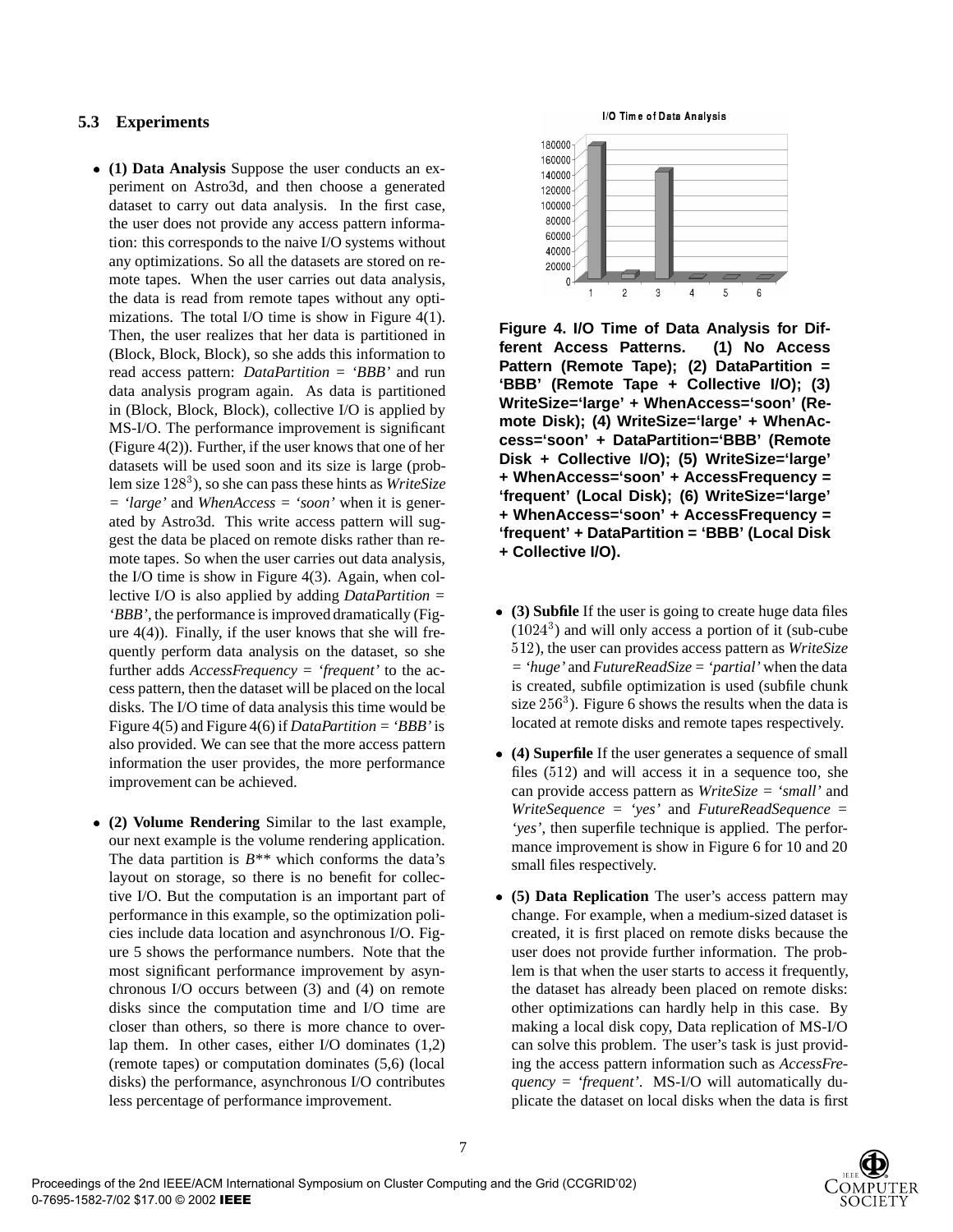

**Figure 6. I/O Time for Subfile(left) and Superfile(right).**



**Figure 7. I/O Time for data replication(left) and data access history(right). Left: The user clearly knows that she is going to access a remote dataset frequently, so she specifies her access pattern information (***AccessFrequency = 'frequent'***). A local copy is made when the dataset is first accessed (1). Then the subsequent accesses will be served directly from local disks (2-6). Right: When the user is not clear whether the dataset will be frequently accessed, MS-I/O detects from the database that this dataset is accessed three times in half an hour (1-3) which means it is being frequently used, therefore a duplicated copy is made on local disks (3). Then the subsequent accesses can avoid remote data transfer (4-6).**

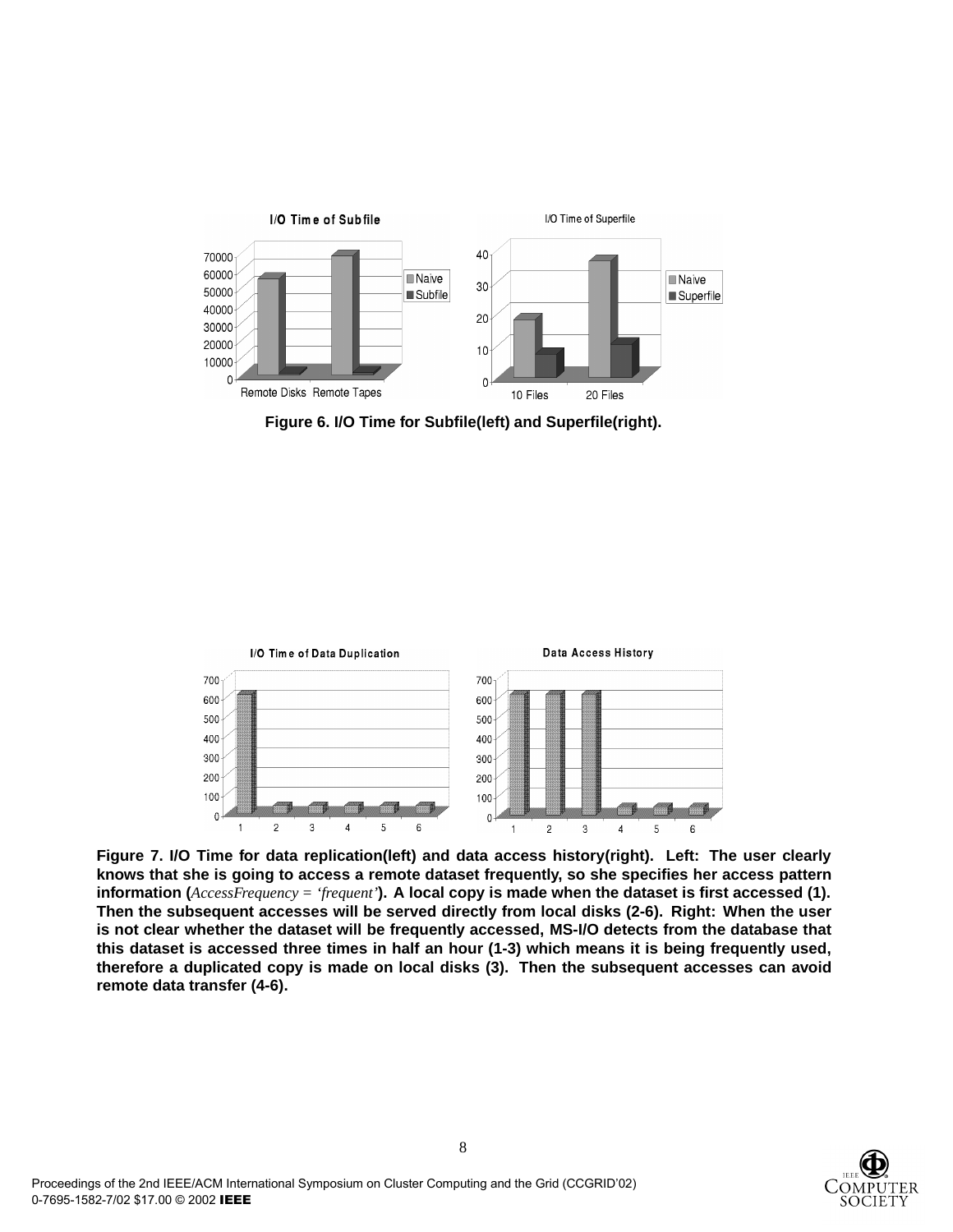

**Figure 5. Execution time of Volren (1) No Access Pattern (Remote Tape); (2) Compute-Time = 'large' (Remote Tape + Asynchronous I/O); (3) WriteSize = 'large' + WhenAccess = 'soon' (Remote Disk); (4) WriteSize = 'large' + WhenAccess = 'soon' + ComputeTime = 'large' (Remote Disk + Asynchronous I/O); (5) WriteSize = 'large' + WhenAccess = 'soon' + AccessFrequency = 'frequent' (Local Disk); (6) WriteSize = 'large' + WhenAccess = 'soon' + AccessFrequency = 'frequent' + Compute-Time = 'large' (Local Disk + Asynchronous I/O).**

access and the subsequent access requests can be serviced directly from local disks (Figure 7 (left)).

 **(6) Data Access History** The same situation as last example and in addition, the user is even not clear whether a remote dataset will be frequently accessed, our MS-I/O system can detect from the database that whether the dataset is being accessed frequently (say three times in half an hour) and it will automatically create a replica on local disks. The subsequent accesses will benefit from local disks even the user does not provide any new access pattern information (Figure 7 (right)).

# **6 Related Work**

The related work can be divided into several groups.

One is parallel file systems, including IBM Vesta [9] and PIOFS [10], Intel Paragon [26], PPFS [19] and so on. These parallel file systems, either commercial or experimental, take advantage of parallel I/O techniques, caching, prefetching etc to achieve significant performance improvement. The storage of these systems usually includes only secondary storage resources and they are tightly coupled with the compute nodes, so they do not scale well in capacity with the increase of applications' requirements. Therefore, the storage capacity required by large-scale data intensive applications could be a problem for these systems.

Another body of work includes run-time systems such as MPI-I/O [33, 31], PASSION [8], PANDA [27] and others [30, 5]. These systems provide high level structured interfaces on top of low level native parallel file systems [20] and try to match the applications' data structure which is usually multidimensional array. They also provide optimizations such as collective I/O and data sieving to solve the problems brought by native parallel file systems for many popular access patterns. Again, these systems do not help when application size increases.

The Grid [1, 16, 15] infrastructure will connect multiple regional and national computational grids, creating a universal source of pervasive and dependable computing power that supports dramatically new classes of applications. To address the data management problem of Grid, the *Data Grid* [7] has proposed some design principles of storage systems and data management for large data collections. Other data management systems can be found in [3, 30, 4, 17, 24]. Generally, these systems use database's query capability to automatically keep track of huge amount of datasets generated by data intensive applications. However, how to effectively incorporate state-ofthe-art I/O techniques with data management system is not well addressed in these systems.

The last group of work is the study on access patterns [22] in Pablo project [2]. Their work, however, is limited to only a small number of features about the data's usage, many other important access pattern information such as data's partition, access frequency etc are missing. In addition, the I/O optimizations of their work are limited to prefetching and caching in the secondary storage environment.

## **7 Conclusions and Future Directions**

In this paper, we have presented a *Multi-Storage I/O System* which employs multiple distributed storage resources for high performance data intensive computing. MS-I/O is a scalable, multi-threaded, multi-storaged and multioptimized I/O system. One of significant features of this I/O system is that the datasets generated by one application could be spread on different storage resources even within a single run of the application and this feature can bring new optimization opportunities which is impossible in the traditional single storage environment. A *User Access Pattern* structure has also been presented to help MS-I/O automatically and accurately choose I/O optimization strategies, so the user is released from hard task of I/O decisions.

From the experiments we can easily see that accessing data locally can bring more performance improvement than other optimization approaches. Unfortunately, local resources usually have limited storage space available for